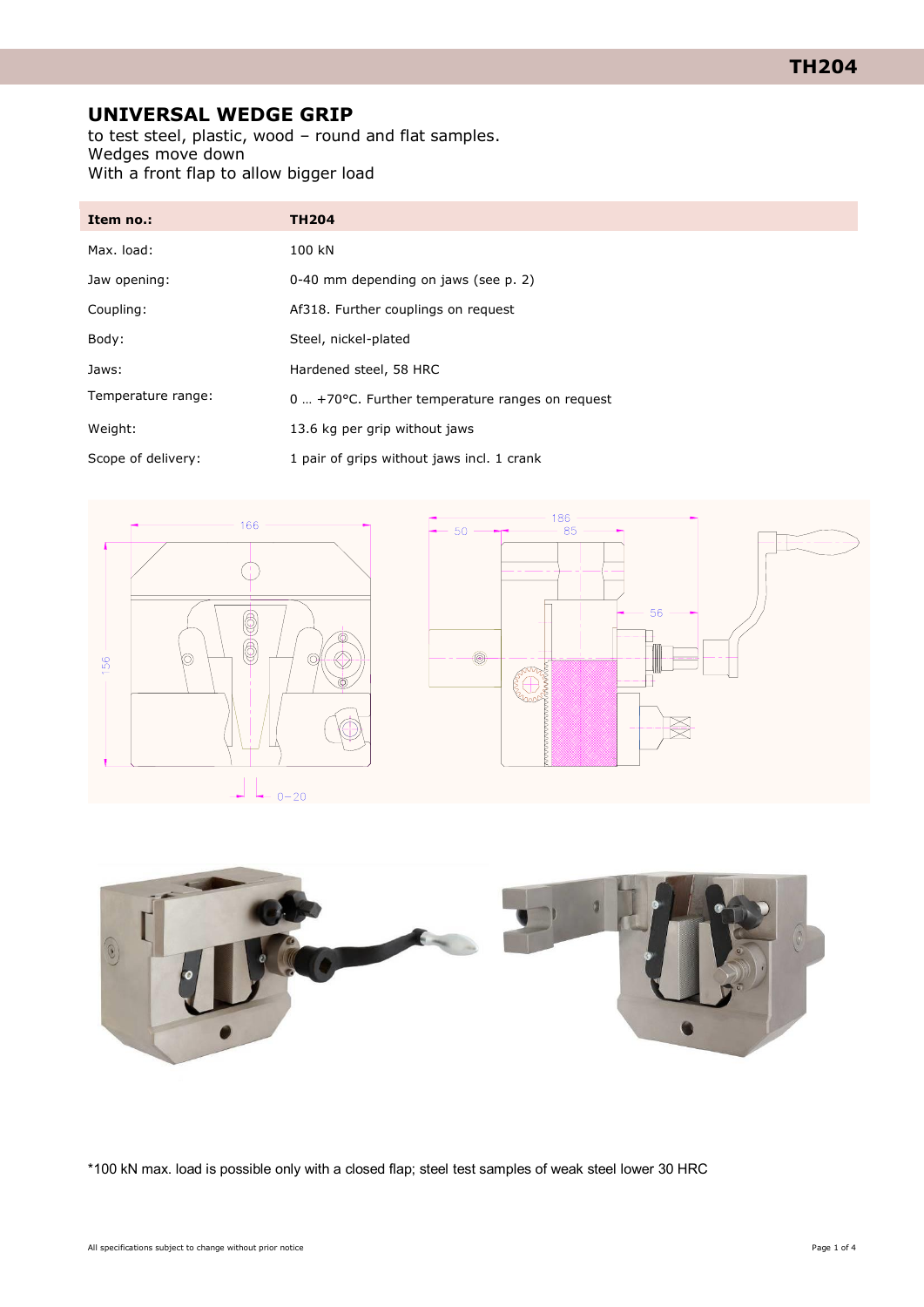## **TH204**

## **Jaws for TH204**

Scope of delivery:  $1$  set = 4 jaws

| Item no.   | Surface                 | Clamping surface<br>$H \times W$ | Opening                  |
|------------|-------------------------|----------------------------------|--------------------------|
| TH204-B20  | Blank jaws              | 74 x 45 mm                       | $0 - 20$ mm              |
| TH204-B30  | Blank jaws              | 74 x 45 mm                       | $10 - 30$ mm             |
| TH204-B40  | Blank jaws              | 74 x 45 mm                       | $20 - 40$ mm             |
| TH204-BP20 | Pyramid (serrated) jaws | 74 x 45 mm                       | $0 - 20$ mm              |
| TH204-BP30 | Pyramid (serrated) jaws | 74 x 45 mm                       | $15 - 30$ mm             |
| TH204-BP40 | Pyramid (serrated) jaws | 74 x 45 mm                       | $20 - 40$ mm             |
| TH204-BV20 | V jaws                  | Height 74 mm                     | $\emptyset$ 6 – 20 mm    |
| TH204-BV30 | V jaws                  | Height 74 mm                     | $\varnothing$ 18 – 30 mm |
| TH204-BV40 | V jaws                  | Height 74 mm                     | $\varnothing$ 26 – 40 mm |



TH204-B30

#### **Insert jaws for TH204**

Scope of delivery: 1 set = 4 jaws. For a quick change of jaws. Insert jaws require a carrier (TH204-GT).

| Item no.        | Surface                        | Clamping surface<br>$H \times W$ | Opening                  |
|-----------------|--------------------------------|----------------------------------|--------------------------|
| <b>TH204-GT</b> | Carrier for insert jaws        | $\overline{\phantom{a}}$         | -                        |
| TH204-EB17      | Blank insert jaws              | $55 \times 40$ mm                | $0 - 17$ mm              |
| TH204-EB21      | Blank insert jaws              | $55 \times 40$ mm                | $3 - 21$ mm              |
| TH204-EB26      | Blank insert jaws              | $55 \times 40$ mm                | $8 - 26$ mm              |
| TH204-EBP17     | Pyramid (serrated) insert jaws | $55 \times 40$ mm                | $0 - 17$ mm              |
| TH204-EBP21     | Pyramid (serrated) insert jaws | $55 \times 40$ mm                | $3 - 21$ mm              |
| TH204-EBP26     | Pyramid (serrated) insert jaws | $55 \times 40$ mm                | $8 - 26$ mm              |
| TH204-EBV17     | V insert jaws                  | Height 55 mm                     | $04 - 17$ mm             |
| TH204-EBV21     | V insert jaws                  | Height 55 mm                     | $08 - 21$ mm             |
| TH204-EBV26     | V insert jaws                  | Height 55 mm                     | $\varnothing$ 13 – 26 mm |
| TH204-EBD17     | Diamond-coated jaws            | $55 \times 40$ mm                | $0 - 17$ mm              |
| TH204-EBD21     | Diamond-coated jaws            | $55 \times 40$ mm                | $3 - 21$ mm              |
| TH204-EBD26     | Diamond-coated jaws            | $55 \times 40$ mm                | $8 - 26$ mm              |

Blank jaws

- Suitable for own further

treatments

- Nickel-plated



Pyramid (serrated) jaws

- Multipurpose application range
- Pyramids 1.2x45°
- Hardened steel 58 HRC
- Nickel-plated



V jaws

- For all kinds of round samples

- Tooth pitch 1.2 mm

- Hardened steel 58 HRC
- Nickel-plated
- 

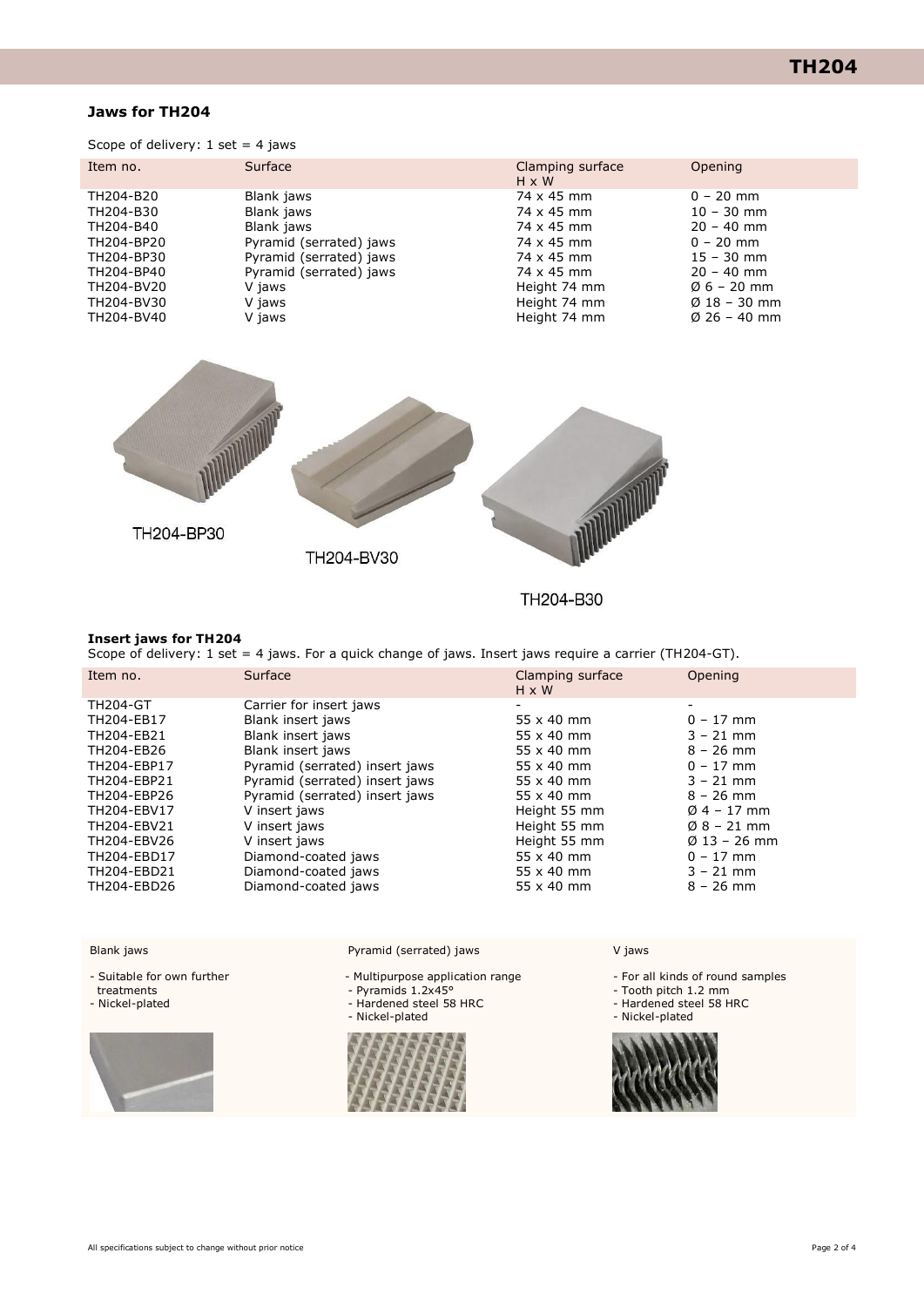**TH204**





Insert jaw carrier + V-jaws Insert jaw carrier + pyramid (serrated) jaws